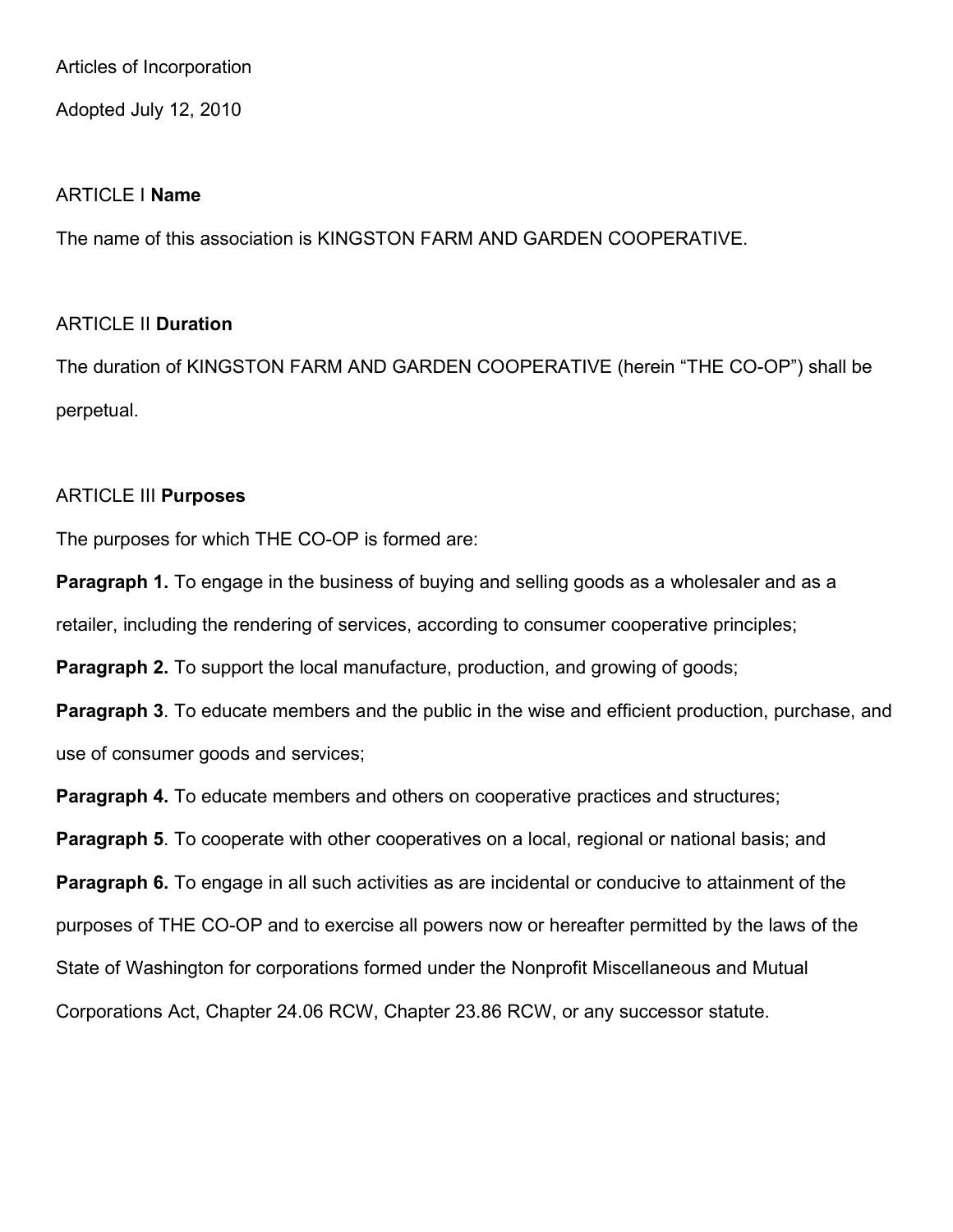# ARTICLE IV **Membership**

# **Paragraph 1.** Membership Rights

Membership in THE CO-OP shall comprise the following personal, nontransferable (including by succession) rights for the lifetime of each member, subject to these Articles and the Bylaws in effect from time to time:

(a) Active Membership: Active Members shall have the following rights and privileges:

- (i) to vote in all elections and proceedings submitted to the vote of the members,
- (ii) to be nominated for membership and, if elected, to serve on the Board of Directors (the "Board"),
- (iii) to serve, if appointed by the Board, on standing committees as provided for in the Bylaws,
- (iv) to participate in THE CO-OP's activities to which members are invited,
- (v) to receive correspondence from THE CO-OP without charge,
- (vi) to purchase goods and services at THE CO-OP's places of business according to member benefit programs in effect from time to time,
- (vii) to receive other benefits offered to Active Members by THE CO-OP from time to time, and
- (viii) to receive surplus funds if and when distributed pursuant to Article VI hereof.

(b) Inactive Membership: Inactive Members shall have all of the rights and privileges of Active Members except:

- (i) the right to vote in elections and proceedings submitted to the vote of the members,
- (ii) the right to be nominated or serve on the Board or any other committee established for
- Active Members' participation from time to time,

(iii) the right to purchase goods and services at THE CO-OP's places of business according to member benefit programs in effect from time to time, and

(iv) to receive other benefits offered to Active Members by THE CO-OP from time to time.

(c) Affiliate Membership: Affiliate Members shall have so many of the rights and privileges of the

Active Members as the Board may accord to other organizations, associations, corporations, and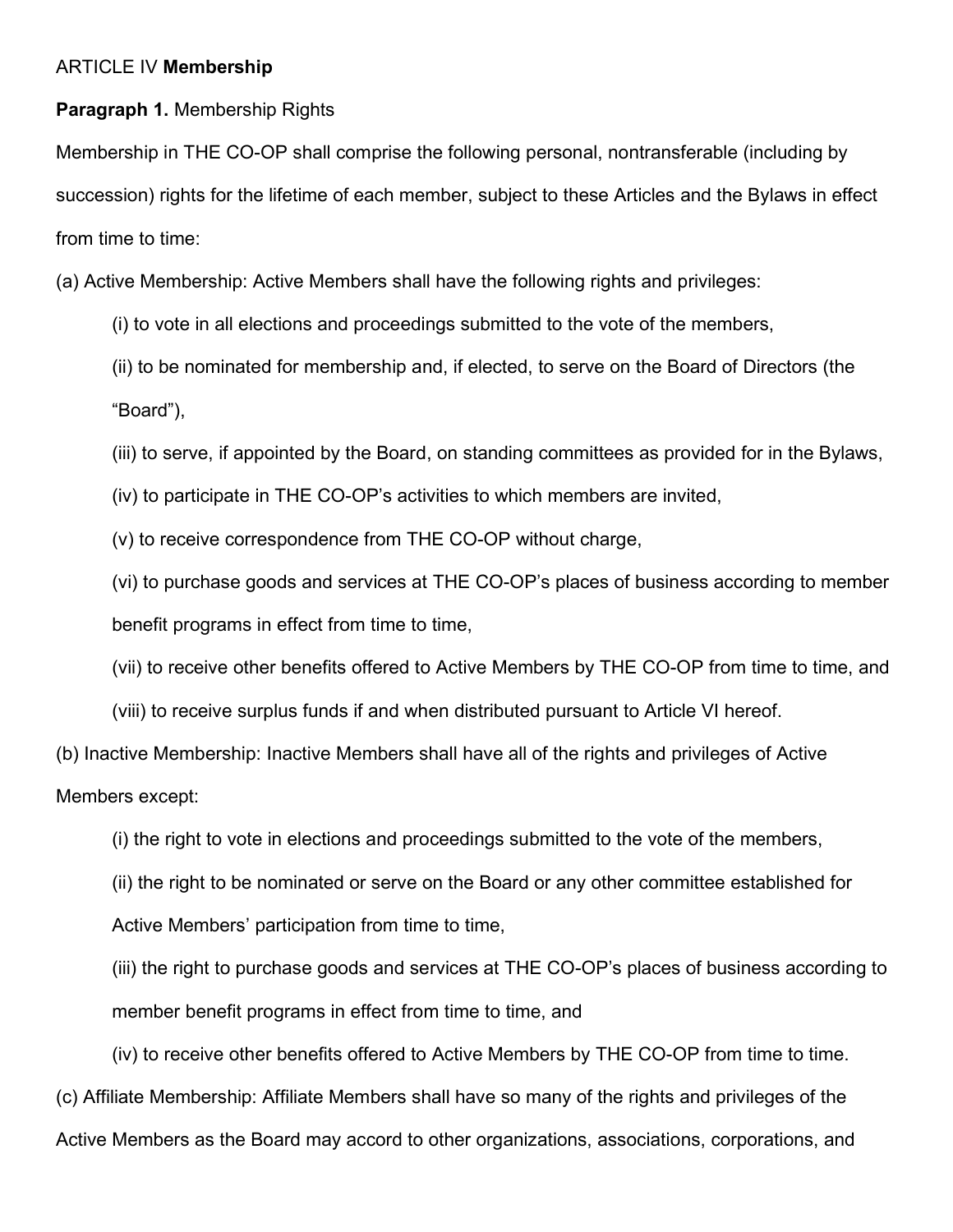similar entities, or their members, whether by reciprocity or otherwise, and whether by class or on a case-by-case basis, but which rights and privileges shall not in any event include the rights to vote in any CO-OP elections or proceedings, to be nominated for membership or to serve on the Board, to serve on any standing committee, or to receive surplus funds pursuant to Article VI hereof.

**Paragraph 2.** Requirements for membership.

(a) Active Membership: Any natural person eighteen years of age or older, independent of race, nationality, political position, sex, age, religious belief, handicap, sexual preference, or marital status, is eligible to become a member of THE CO-OP and shall become a member upon:

(i) making written application to THE CO-OP on its prescribed form which shall include subscription to cooperative principles,

(ii) payment of a nonrefundable membership fee and purchase of a membership certificate as provided for in the Bylaws, and

(iii) acceptance of such application by the Secretary of THE CO-OP. Upon acceptance by the Secretary, the applicant becomes an Active Member entitled to all of the rights and privileges thereof.

(b) Inactive Membership: An Active Member shall be automatically converted to an Inactive Member if such member fails to satisfy the requirements for membership established by the Board pursuant to the Bylaws of THE CO-OP or if such member fails for a period of more than twelve (12) consecutive months to use the services at THE CO-OP's places of business. An Inactive Member will again become an Active Member if such member fully satisfies the requirements for membership established by the Board pursuant to the Bylaws of THE CO-OP, uses the services at THE CO-OP's places of business or submits a written request to THE CO-OP for reactivation.

(c) Employee Membership: For so long as and only so long as they are employees, all CO-OP employees shall be ex-officio Active Members, and termination of employment shall terminate membership on this basis; provided, however, employees may also be Active Members of THE CO-OP independent of employment if they comply with all of the provisions of subparagraph (a), above.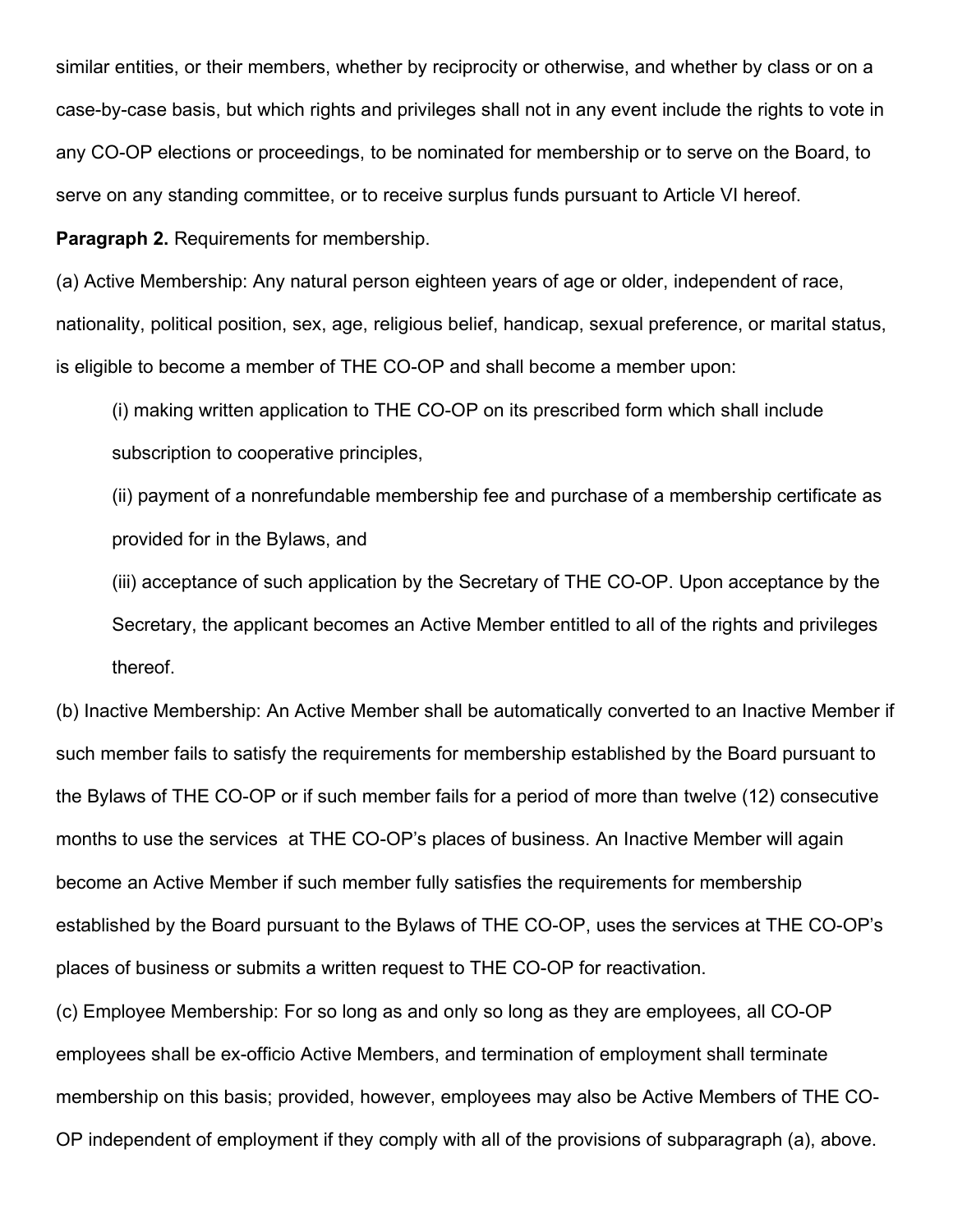(d) Affiliate Membership: The Board may grant affiliate memberships on such terms and conditions as it shall determine, and may alter or revoke the same at any time.

**Paragraph 3.** Each Active Member shall be entitled to only one vote, notwithstanding that such member may be both a paid member and an employee member. Active Members shall be determined as of the date on which a resolution to submit a proposal or subject of voting to the membership is passed or, if the proposal or subject of voting be submitted by initiative petition, as of the date on which such petition is filed with the Board or at such later date as the Board determines. All such matters, including the election of Board members, shall be submitted to the Active Members pursuant to a resolution passed by the Board or pursuant to an initiative petition filed with the Board. The right to submit and procedure for submitting an initiative measure shall be subject to any provisions of the Bylaws relating thereto.

**Paragraph 4.** The annual meeting of the members of THE CO-OP may be held at such times and places as prescribed in the Bylaws.

All votes shall be on forms prepared and provided by THE CO-OP.

**Paragraph 5.** Whenever proposals or board members are to be voted upon, such vote may be taken by mail if the name of each candidate and the text of each proposal to be so voted upon are set forth in a writing accompanying or contained in the notice of the meeting. Notices, including without limitation electronic notices, of annual, regular or special meetings of the members shall be given as provided in the Bylaws. Quorum requirements, both for meetings and proposals to be voted on by mail, shall be set forth in the Bylaws, but in any event shall not be less than the percentage of Active Members required by law.

**Paragraph 6.** During his or her lifetime any member may personally or by his or her guardian or personal representative, and upon written notice to THE CO-OP, terminate his or her own membership. The membership certificate in that member's name shall be redeemable upon such termination in the manner set forth in the Bylaws. Upon the death of a member, all sums theretofore paid by such member for his or her membership certificate shall be deemed fully earned by THE CO-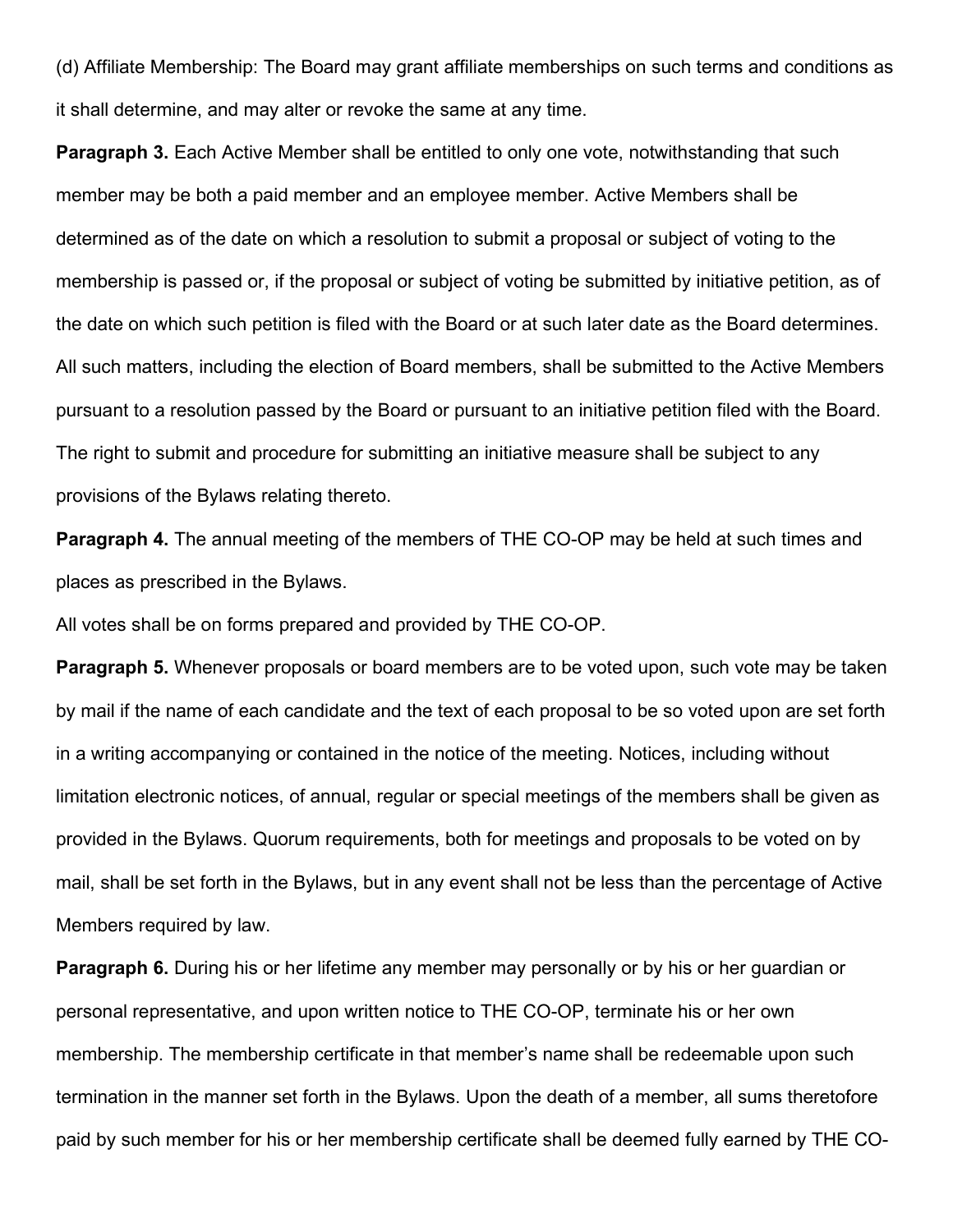OP and nonrefundable to such member's personal representatives, estate or heirs, and the decedent's membership shall terminate.

### ARTICLE V **Capital Stock**

THE CO-OP shall make available 5000 shares of capital stock (pursuant to RCW 23.86.050) with an initial purchase price of \$100 per share. Shares shall be issued in four classes with different rates of return and maturity dates as follows:

| <b>Class</b> | # of          | <b>Total Value</b> | Maturity | Interest | <b>Total Interest</b> | Total            |
|--------------|---------------|--------------------|----------|----------|-----------------------|------------------|
|              | <b>Shares</b> |                    | (years)  | Rate     |                       | Value + Interest |
| A            | 1500          | \$150,000          | 5        | 1.5%     | \$11,250              | \$161,250        |
| B            | 1500          | \$150,000          | 10       | 2.25%    | \$33,750              | \$183,750        |
| $\mathsf{C}$ | 1000          | \$100,000          | 15       | 3%       | \$45,000              | \$145,000        |
| D            | 1000          | \$100,000          | 20       | 4%       | \$80,000              | \$180,000        |

Purchase of shares is only available to members of THE CO-OP. Shares shall be redeemable for their face value upon reaching their stated maturity date. Shares may be withdrawn prior to the term stated above, at their face value, with no interest paid, and a 1% early withdrawal penalty. Shareholders will be given 30 days to withdraw their shares with no interest paid and with no early withdrawal penalty at such time as a major shift in the direction of THE CO-OP (as defined in the bylaws) is ratified by a vote of its members. Shares carry no voting rights and shareholders may not vote in THE CO-OP issues except as granted through their membership. The shares and their interest are nontransferable except in the case of death, operation of law, and in other limited circumstances dictated by the Washington State Securities Division.

Capital stock issued by a cooperative is exempt from registration with the Washington State Securities Division. THE CO-OP is not required to register as a broker-dealer pursuant to RCW 21.20.320(16). Commissions may be paid to salespersons or broker-dealers.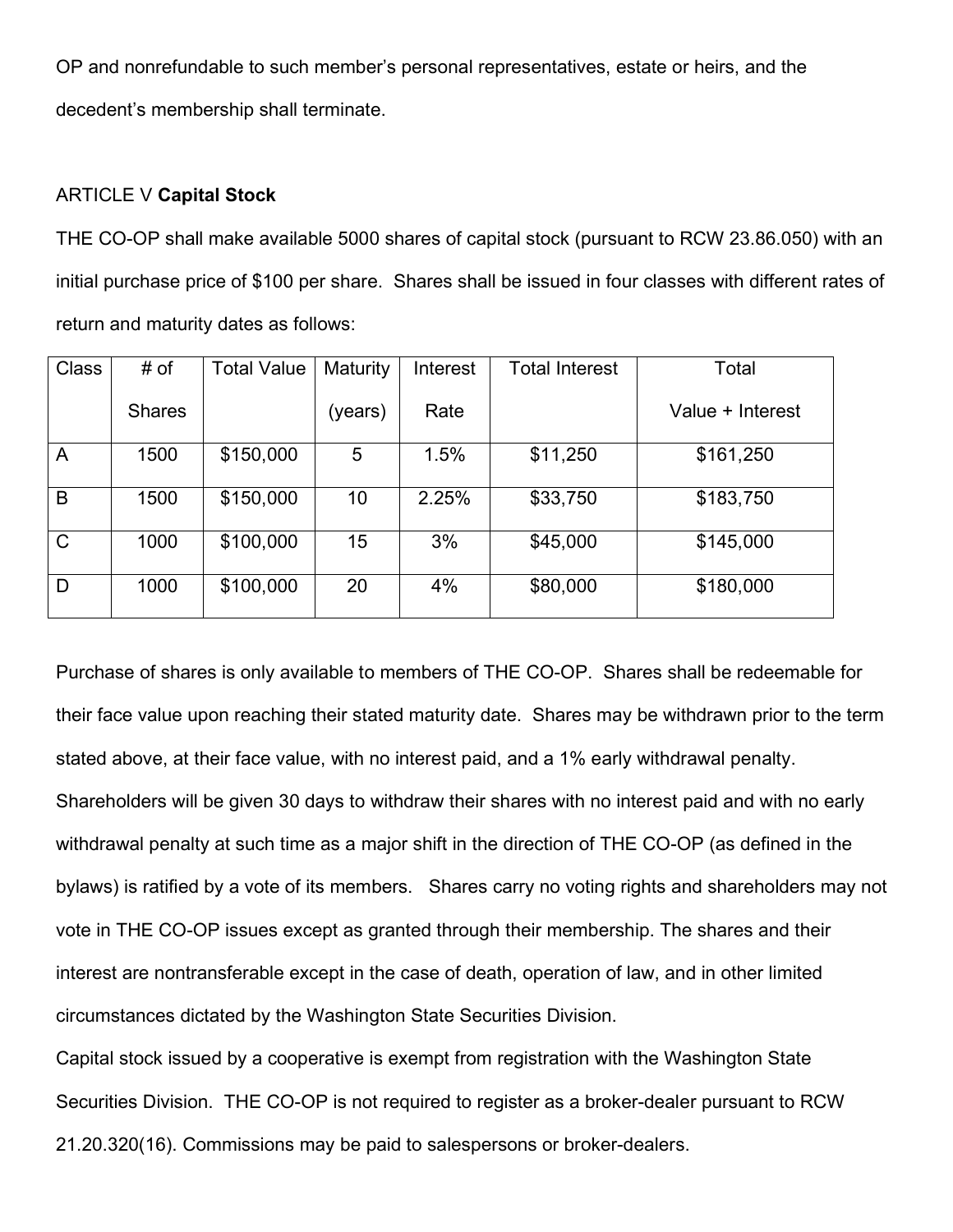#### ARTICLE VI **Surplus Funds**

THE CO-OP may from time to time and at such rate or rates determined by the Board, distribute annually as a patronage rebate, in kind or in cash, to its members based on their respective purchases of goods or services, the net earnings of THE CO-OP attributable to business done with members, reserving such funds as the Board deems necessary for inventories, depreciation, capital expenses, working capital, or any other reasonable future business expense. THE CO-OP shall not distribute as a patronage refund any income from operations not attributable to business with its members. The Bylaws of THE CO-OP may contain such other provisions not inconsistent with the foregoing which the Board deems appropriate regarding distribution of surplus funds.

### ARTICLE VII **Dissolution**

Upon dissolution or final liquidation of THE CO-OP, the assets of THE CO-OP shall be distributed in the following order or priority:

**Paragraph 1.** All debts to nonmembers shall be satisfied.

**Paragraph 2.** All debts to holders of capital stock shall be satisfied

**Paragraph 3.** All debts to members shall be satisfied.

**Paragraph 4.** All membership certificates or members resigning more than180 days prior to dissolution or final liquidation shall be redeemed.

**Paragraph 5.** All other membership certificates shall be redeemed.

**Paragraph 6.** All surplus funds shall be given to such nonprofit organization or organizations as the Board shall designate.

#### ARTICLE VIII **Dissenting Member**

Any member who becomes a dissenting member pursuant to RCW 23.86.135, or a successor statute, shall be limited to a return equal to the aggregate price which the member has paid for a membership certificate in such person's name plus the member's membership fee or the fair value of such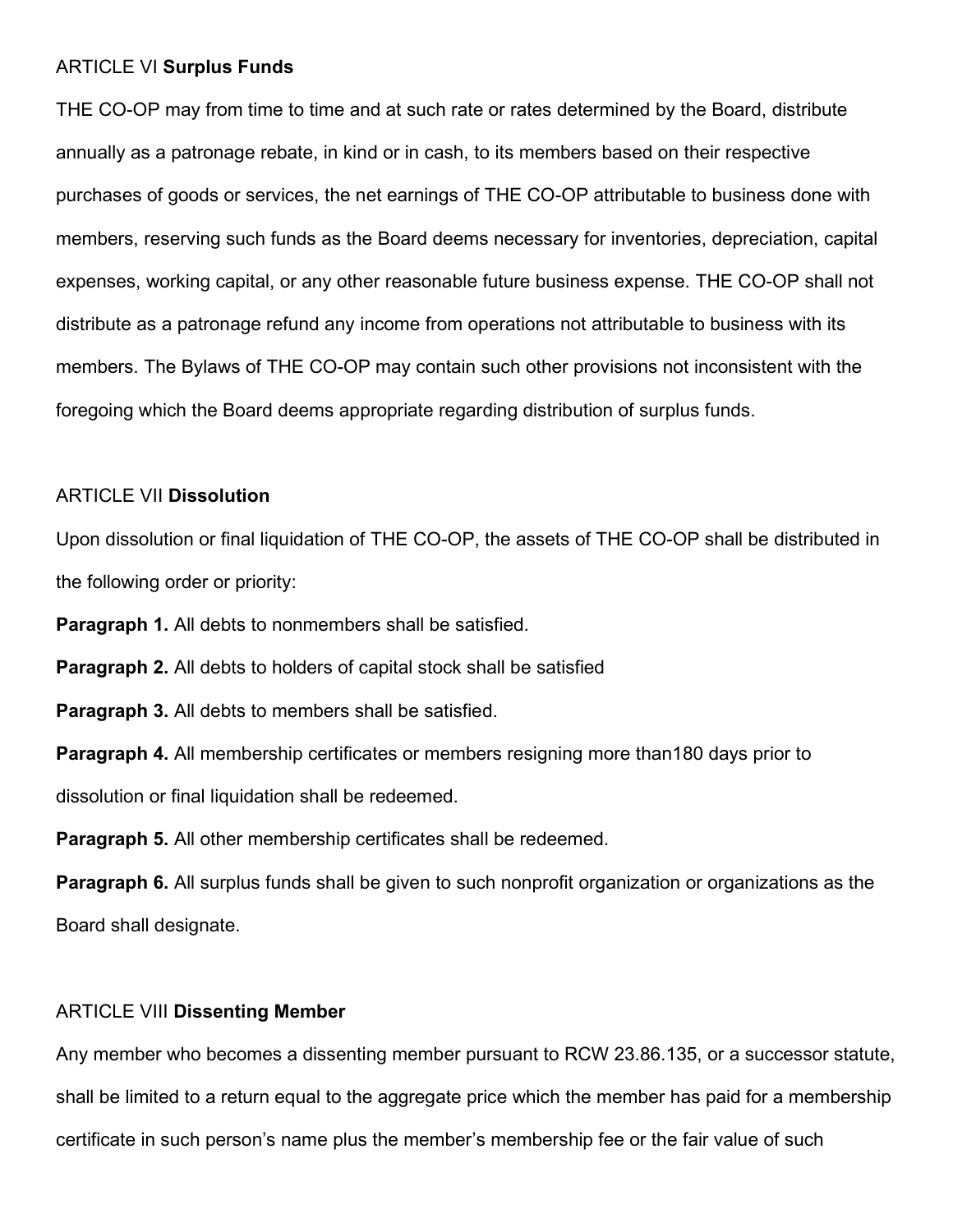member's membership, whichever is lesser, less any debt, including interest, such member then owes THE CO-OP.

# ARTICLE IX **Registered Office**

The registered office of THE CO-OP is 11132 Northeast East 2nd Street, Kingston, WA 98346,

and the registered agent at this address is Kinley Deller.

# ARTICLE X **Board of Directors and Officers**

**Paragraph 1:** The administration of THE CO-OP shall be vested in the Board of seven directors. The

names and addresses of the persons who are to serve as the initial directors are as follows:

Monica Glines - 22431 Sunridge Way NE, Poulsbo, WA 98370 Roxann Hawley - 11878 NE Jefferson Point Rd., Kingston, WA 98346 Bill Kowalski - 33762 Hansville RD. NE, Kingston, WA 98346 Leah Smith - 29661 Rash Rd NE, Kingston, WA 98346 Melodee Smith - 22283 Tree Farm Lane NE, Poulsbo, WA 98370 Stephanie Stebbing - 34911 Bodine Rd, Kingston, WA 98346 Julia Zander - 2502 NE Ariel Ct. Poulsbo 98370

**Paragraph 2:** The Board shall be filled as provided by the Bylaws and may be increased or

decreased from time to time in the manner specified therein.

**Paragraph 3:** The directors, as provided by the Bylaws, shall elect a president and one or more vice

presidents who need not be directors. They shall also elect a secretary and a treasurer who need not

be directors.

**Paragraph 4:** A director or officer may be removed from the Board in one of two ways: (i) by the

Board, upon adoption of a resolution by two-thirds of the full membership of the Board removing such

director or officer because such trustee has substantially failed to perform the duties of a director or

officer, has acted in a manner not in the best interests of THE CO-OP, or has engaged in behavior

that is disruptive to the proceedings of the Board, or (ii) by the Active Members, upon the proposal by

any Active Member that such director or officer be removed. If an Active Member proposes to have a